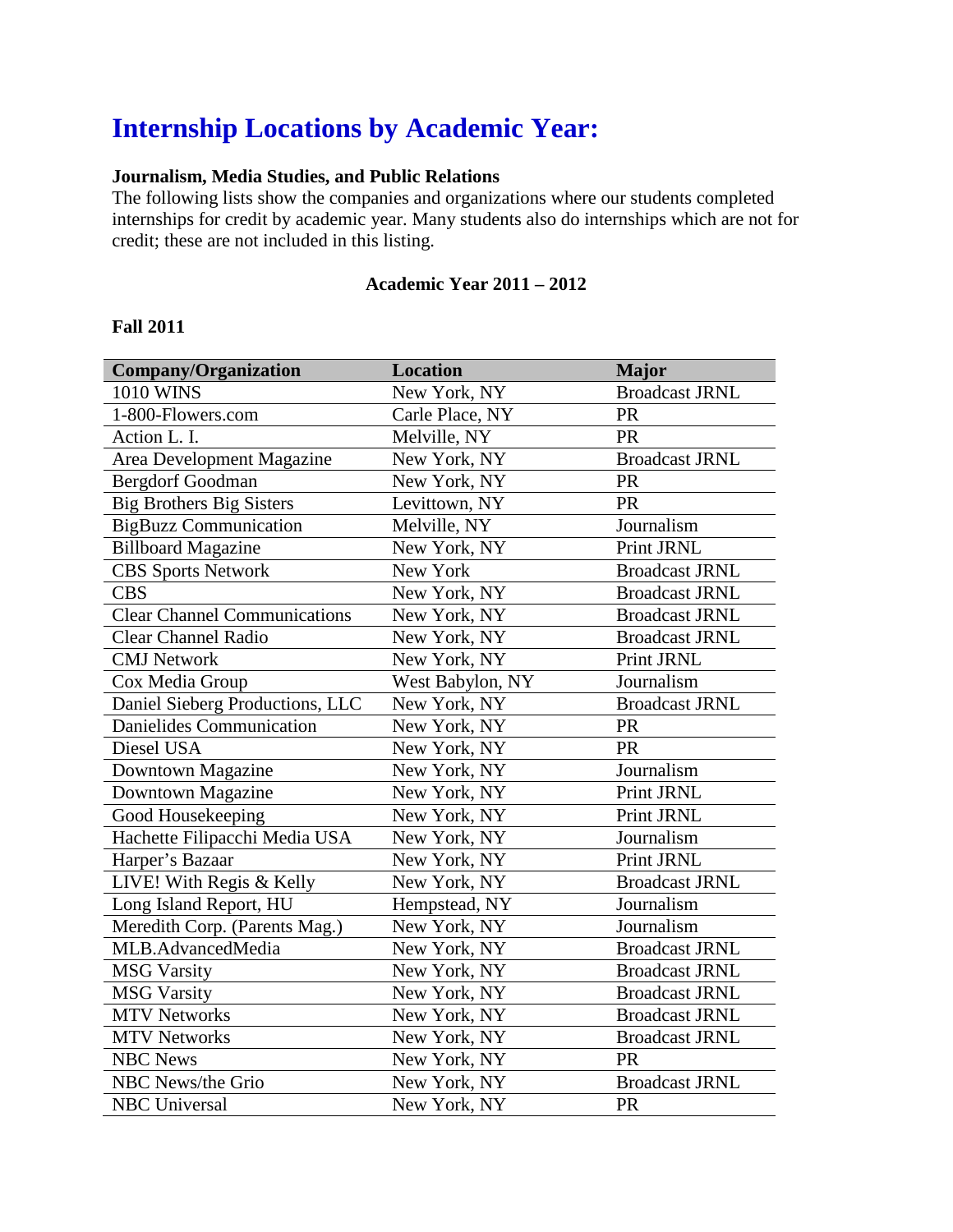| <b>Company/Organization</b>    | <b>Location</b>  | <b>Major</b>          |
|--------------------------------|------------------|-----------------------|
| NBC Universal/Jerry Springer & |                  | <b>Broadcast JRNL</b> |
| <b>Steve Wikos</b>             |                  |                       |
| Network for Teaching           | NY, NY           | PR                    |
| Entrepreneurship               |                  |                       |
| New York 1 News                | New York, NY     | <b>Broadcast JRNL</b> |
| News 12 Long Island            | Woodbury, NY     | <b>Broadcast JRNL</b> |
| News 12 Long Island            | Woodbury, NY     | <b>Broadcast JRNL</b> |
| News 12 Long Island            | Woodbury, NY     | Journalism            |
| NY <sub>1</sub>                | New York, NY     | <b>Broadcast JRNL</b> |
| NY Islanders Hockey            | Uniondale, NY    | <b>PR</b>             |
| <b>NY1 Noticias</b>            | New York, NY     | <b>Broadcast JRNL</b> |
| NYIT de Seversky Center        | Old Westbury, NY | Journalism            |
| <b>NYSE Euronext</b>           | New York, NY     | <b>Broadcast JRNL</b> |
| O Magazine                     | New York, NY     | PR                    |
| Penta Dynamic Solutions        | Massapequa, NY   | PR                    |
| RX Mosaic Health               | New York, NY     | PR                    |
| Seventeen Magazine             | New York, NY     | Print JRNL            |
| <b>Shadow PR</b>               | New York, NY     | PR                    |
| Sirius XM Radio                | New York, NY     | <b>Broadcast JRNL</b> |
| Sirius XM Radio                | New York, NY     | <b>Broadcast JRNL</b> |
| Sirius/XM                      | New York, NY     | <b>Broadcast JRNL</b> |
| Sonovision                     | Flushing, NY     | Journalism            |
| <b>Sports Radio WFAN</b>       | New York, NY     | <b>Broadcast JRNL</b> |
| Style Like U                   | New York, NY     | Print JRNL            |
| Telfort & Associates PR        | Mineola, NY      | PR                    |
| The Wendy Williams Show        | New York, NY     | <b>Broadcast JRNL</b> |
| Viacom Corp. Communications    | New York, NY     | <b>MASS</b>           |
| <b>WABC Eyewitness News</b>    | New York, NY     | <b>Broadcast JRNL</b> |
| WABC-TV                        | New York, NY     | <b>Broadcast JRNL</b> |
| WABC-TV                        | New York, NY     | <b>Broadcast JRNL</b> |
| WABC-TV                        | New York, NY     | Journalism            |
| <b>Whole Living Magazine</b>   | New York, NY     | <b>Broadcast JRNL</b> |
| Zimmerman/Edelson              | Great Neck, NY   | PR                    |

## **Spring 2012**

| Company/Organization            | <b>Location</b> | <b>Major</b>          |
|---------------------------------|-----------------|-----------------------|
| 1-800-Flowers.com, Inc.         | Carle Place, NY | <b>PR</b>             |
| A & M Productions               | Cranston, R.I.  | <b>Broadcast JRNL</b> |
| ABC News-20/10                  | New York, NY    | <b>Broadcast JRNL</b> |
| <b>ABC</b> Nightline            | New York, NY    | <b>Broadcast JRNL</b> |
| <b>Blue Sky Communications</b>  | New York, NY    | <b>PR</b>             |
| <b>Booking Entetainment.com</b> | Great Neck, NY  | <b>PR</b>             |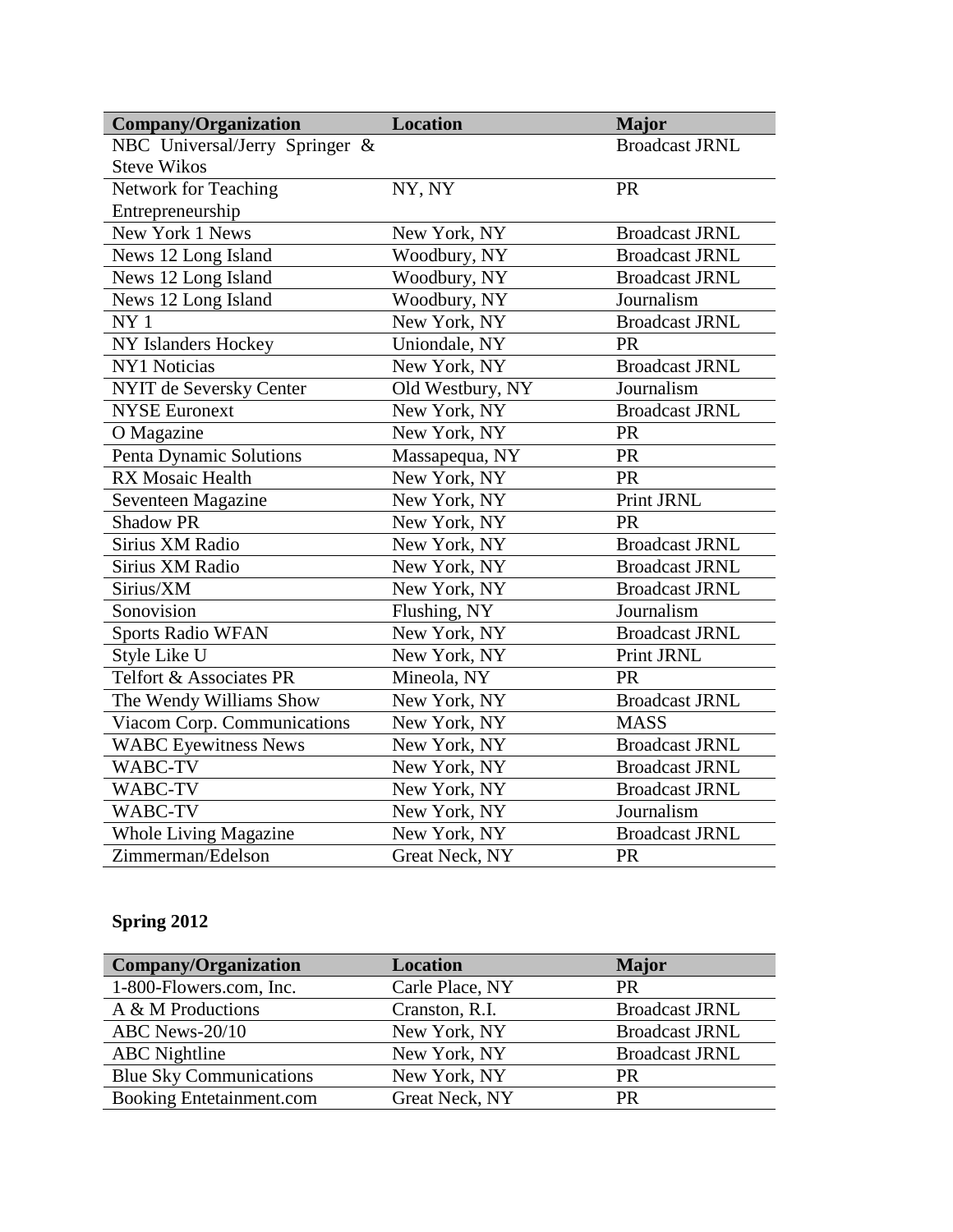| <b>Company/Organization</b>        | Location      | <b>Major</b>          |
|------------------------------------|---------------|-----------------------|
| <b>Bridal Guide Magazine</b>       | New York, NY  | Journalism            |
| <b>Brides Magazine</b>             | New York, NY  | <b>PR</b>             |
| Cerini & Associates                | Bohemia, NY   | <b>PR</b>             |
| Child's Play Communications        | New York, NY  | PR                    |
| <b>Comedy Central</b>              | New York, NY  | PR                    |
| <b>Conde Nast</b>                  | New York, NY  | Print JRNL            |
| <b>Conde Nast</b>                  | New York, NY  | Print JRNL            |
| Cooper Katz & Co.                  | New York, NY  | <b>PR</b>             |
| Cosmopolitan - Hearst              | New York, NY  | Journalism            |
| Cosmopolitan Magazine              | New York, NY  | Print JRNL            |
| d2 Publicity                       | New York, NY  | <b>PR</b>             |
| DeVries PR                         | New York, NY  | PR                    |
| <b>DeVries Public Relations</b>    | New York, NY  | <b>PR</b>             |
| Downtown Magazine                  | New York, NY  | Print JRNL            |
| ESPN Radio NY 1050                 | New York, NY  | Journalism            |
| Every Day w/Rachael Ray            | New York, NY  | Journalism            |
| Fox Broadcasting                   | New York, NY  | <b>PR</b>             |
| <b>Global Action</b>               | New York, NY  | <b>MASS</b>           |
| Hawkins International PR           | New York, NY  | <b>PR</b>             |
| Hearst (Harper's Bazaar)           | New York, NY  | Print JRNL            |
| Hearst Corp. - Cosmopolitan        | New York, NY  | Journalism            |
| <b>Hearst Digital</b>              | New York, NY  | Print JRNL            |
| <b>Hearst Magazines</b>            | New York, NY  | <b>PR</b>             |
| Helpusadopt.org                    | New York, NY  | <b>PR</b>             |
| Joel Fitzpatrick Design            | New York, NY  | PR                    |
| Kitchen PR, Inc.                   | New York, NY  | <b>PR</b>             |
| Kwittken & Co.                     | New York, NY  | <b>PR</b>             |
| Limited Brands/Victoria's Secret   | New York, NY  | <b>PR</b>             |
| Long Island Report, HU             | Hempstead, NY | <b>Broadcast JRNL</b> |
| Long Island Report, HU             | Hempstead, NY | Print JRNL            |
| Long Island Report, HU             | Hempstead, NY | Print JRNL            |
| Marie Claire                       | New York, NY  | Print JRNL            |
| Maxim Magazine                     | New York, NY  | Journalism            |
| <b>MSG Varsity</b>                 | New York, NY  | <b>Broadcast JRNL</b> |
| <b>MTV</b>                         | New York, NY  | <b>Broadcast JRNL</b> |
| <b>Nassau County</b>               | Mineola, NY   | <b>PR</b>             |
| Nat. Ctr. for Suburban Studies, HU | Hempstead, NY | <b>PR</b>             |
| NBC Universal (Grio)               | New York, NY  | <b>Broadcast JRNL</b> |
| <b>NBC Universal-Maury Show</b>    | Stamford, CT  | <b>Broadcast JRNL</b> |
| NBCUniversal iVillage              | New York, NY  | <b>Broadcast JRNL</b> |
| New York Post                      | New York, NY  | Journalism            |
| News 12 Long Island                | Woodbury, NY  | <b>Broadcast JRNL</b> |
| News 12 Long Island                | Woodbury, NY  | <b>Broadcast JRNL</b> |
| News 12 Long Island                | Woodbury, NY  | <b>Broadcast JRNL</b> |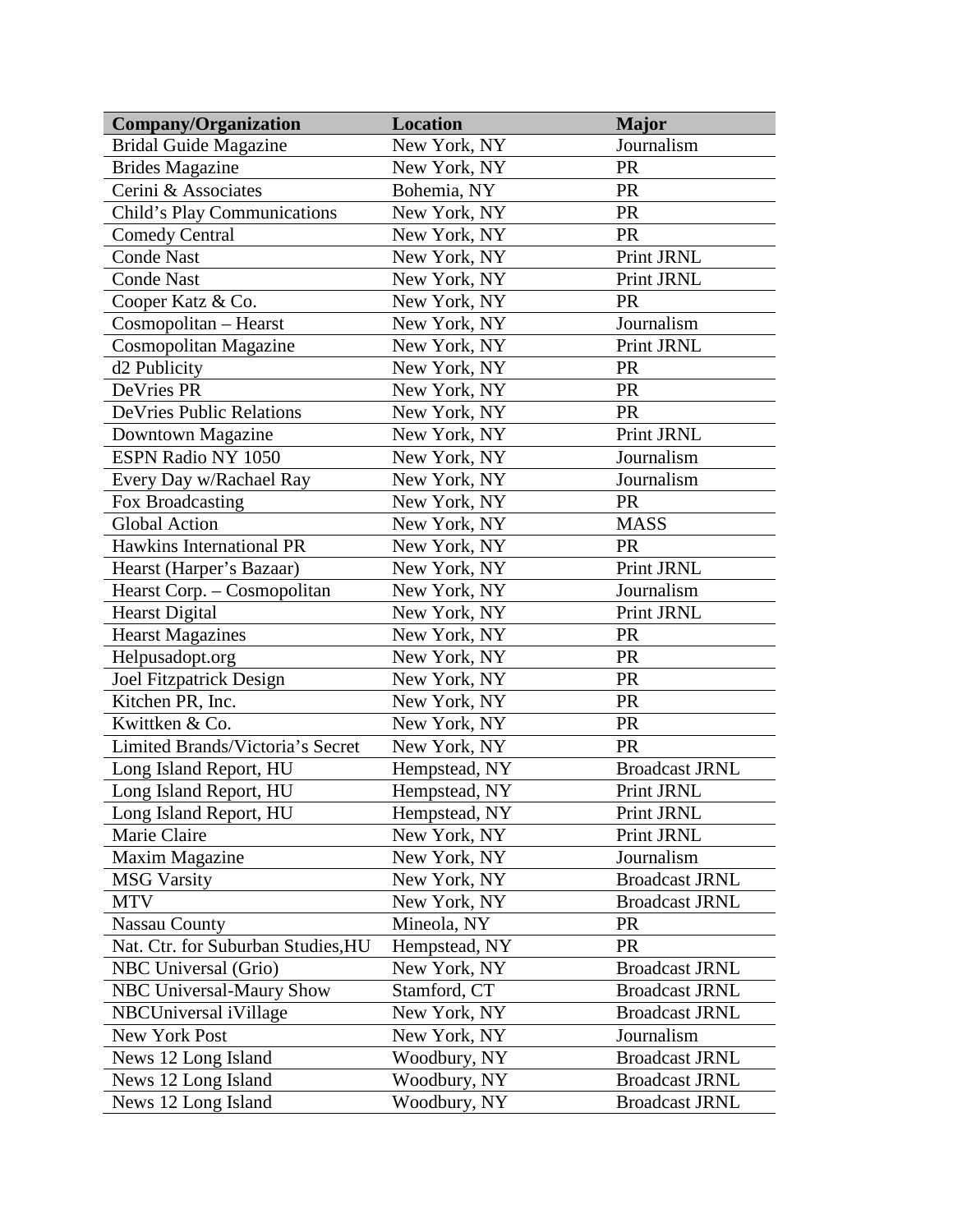| <b>Company/Organization</b>              | <b>Location</b>   | <b>Major</b>          |
|------------------------------------------|-------------------|-----------------------|
| News 12 Long Island                      | Woodbury, NY      | <b>Broadcast JRNL</b> |
| News 12 Long Island                      | Woodbury, NY      | <b>Broadcast JRNL</b> |
| News 12 Long Island                      | Woodbury, NY      | <b>Broadcast JRNL</b> |
| News 12 Long Island                      | Woodbury, NY      | <b>Broadcast JRNL</b> |
| News 12 Long Island                      | Woodbury, NY      | <b>Broadcast JRNL</b> |
| News 12 Long Island                      | Woodbury, NY      | <b>Broadcast JRNL</b> |
| News 12 Long Island                      | Woodbury, NY      | <b>Broadcast JRNL</b> |
| News 12                                  | Woodbury, NY      | <b>Broadcast JRNL</b> |
| Newsday                                  | Melville, NY      | Journalism            |
| Newsday                                  | Melville, NY      | Journalism            |
| Newsday                                  | Melville, NY      | Print JRNL            |
| Nickelodeon                              | New York, NY      | PR                    |
| NY Daily News                            | New York, NY      | Journalism            |
| <b>NY Emmy Awards</b>                    | New York, NY      | <b>Broadcast JRNL</b> |
| NY Islanders Hockey                      | Uniondale, NY     | <b>PR</b>             |
| <b>NY</b> Islanders                      | Uniondale, NY     | <b>PR</b>             |
| <b>NYSE Euronext</b>                     | New York, NY      | <b>PR</b>             |
| Ology Media Corp.                        | New York, NY      | Journalism            |
| Open Speedway, LLC                       | Covington, PA     | Print JRNL            |
| Oxygen Media                             | New York, NY      | <b>PR</b>             |
| Penta Dynamic Solutions                  | Massapequa, NY    | <b>PR</b>             |
| Penta Dynamic Solutions                  | Massapequa, NY    | <b>PR</b>             |
| PMK & BNC                                | New York, NY      | <b>PR</b>             |
| PolicyMic.com                            | New York, NY      | Journalism            |
| Prada                                    | New York, NY      | <b>PR</b>             |
| Preferred Hotel Group/Historic Hotels of |                   | <b>PR</b>             |
| America                                  |                   |                       |
| PriMedia, Inc.                           | Garden City, NY   | PR                    |
| Quinn & Co.                              | New York, NY      | <b>PR</b>             |
| <b>Rachael Ray Show</b>                  | New York, NY      | <b>Broadcast JRNL</b> |
| <b>Rachael Ray Show</b>                  | New York, NY      | <b>Broadcast JRNL</b> |
| <b>Rachael Ray Show</b>                  | New York, NY      | <b>Broadcast JRNL</b> |
| Revlon                                   | New York, NY      | <b>PR</b>             |
| Seventeen Magazine                       | New York, NY      | Journalism            |
| SheSource                                | Washington, DC    | <b>Broadcast JRNL</b> |
| Sirius XM                                | New York, NY      | <b>Broadcast JRNL</b> |
| Skateboard Marketing, Ltd.               | Valley Stream, NY | Journalism            |
| Slightly Mad Comm.                       | Malverne, NY      | <b>PR</b>             |
| Sony Music Entertainment                 | New York, NY      | <b>PR</b>             |
| The Barnyard Group                       | New York, NY      | <b>PR</b>             |
| The Queens Chronicle                     | Rego Park, NY     | Journalism            |
| TheCelebrityCafe.com                     | Malverne, NY      | Journalism            |
| TheCelebrityCafe.com                     | Malverne, NY      | Print JRNL            |
| Tommy Hilfiger                           | New York, NY      | <b>PR</b>             |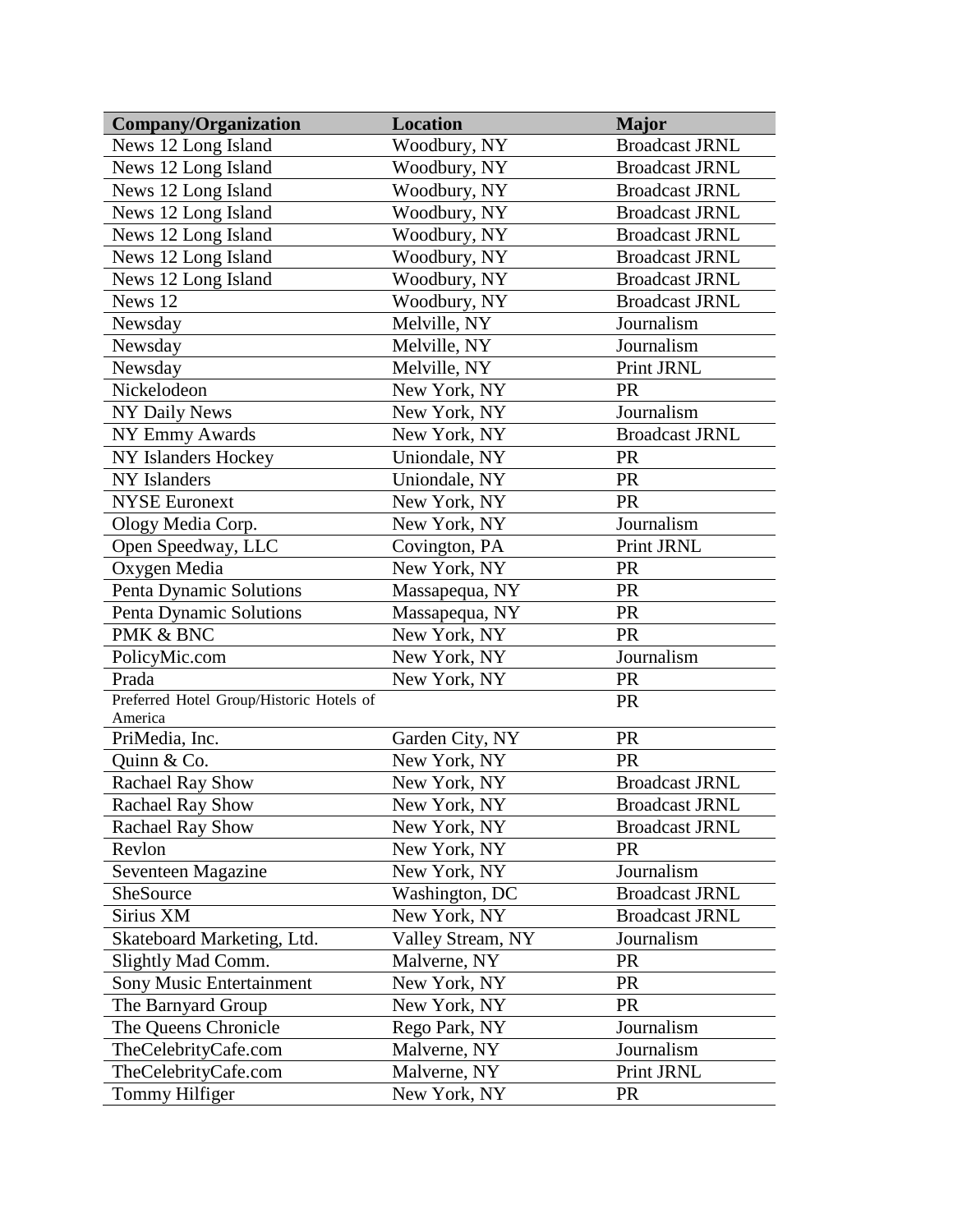| <b>Company/Organization</b>        | <b>Location</b> | <b>Major</b>          |
|------------------------------------|-----------------|-----------------------|
| Travelsavers                       | Oyster Bay, NY  | <b>PR</b>             |
| <b>Tribune Broadcasting</b>        | New York, NY    | <b>PR</b>             |
| <b>WCBS</b> NewsRadio              | New York, NY    | Journalism            |
| WCBS-TV                            | New York, NY    | <b>Broadcast JRNL</b> |
| XO Group                           | New York, NY    | Print JRNL            |
| Zaah Technologies                  | Farmingdale, NY | <b>PR</b>             |
| Zimmerman/Edelson                  | Great Neck, NY  | <b>PR</b>             |
| $\sim$ $\sim$ $\sim$ $\sim$ $\sim$ |                 |                       |

#### **Summer 2012**

| <b>Company/Organization</b>    | <b>Location</b>      | <b>Major</b>          |
|--------------------------------|----------------------|-----------------------|
| <b>ABC 24 News</b>             | Memphis, TN          | Journalism            |
| <b>ABC News One</b>            | New York, NY         | <b>Broadcast JRNL</b> |
| <b>AM 1240-WGBB</b>            | West Babylon, NY     | Journalism            |
| <b>Bangor Daily News</b>       | Bangor, ME           | Journalism            |
| <b>Body Local</b>              | New York, NY         | PR                    |
| Cashman & Associates           | Philadelphia, PA     | PR                    |
| CBS Radio - 1010 WINS          | New York, NY         | <b>PR</b>             |
| Chet Formica &<br>Sons<br>Home | <b>CT</b>            | PR                    |
| Improvement                    |                      |                       |
| Class Wish                     | New York, NY         | <b>MASS</b>           |
| <b>CNBC</b>                    | Englewood Cliffs, NJ | <b>Broadcast JRNL</b> |
| Council on Foreign Relations   | New York, NY         | PR                    |
| CT1 Media                      | Hartford, CT         | Print JRNL            |
| Cupidspulse.com                | Oceanside, NY        | Journalism            |
| d <sub>2</sub> Publicity       | New York, NY         | PR                    |
| <b>EAC</b>                     | Hempstead, NY        | <b>PR</b>             |
| <b>Examiner Media</b>          | Mt. Kisco, NY        | Journalism            |
| Filmbuff                       | New York, NY         | Print JRNL            |
| Fox 5 Sports                   | New York, NY         | <b>Broadcast JRNL</b> |
| Fox CT                         | Hartford, CT         | <b>Broadcast JRNL</b> |
| <b>Girl Scouts of Nassau</b>   | Garden City, NY      | PR                    |
| <b>ITV Studios</b>             | Sherman Oaks, CA     | <b>Broadcast JRNL</b> |
| JD talentbooking               | New York, NY         | PR                    |
| Karla Otto, Inc.               | New York, NY         | <b>PR</b>             |
| Latina Media                   | New York, NY         | <b>Broadcast JRNL</b> |
| <b>LER PR</b>                  | New York, NY         | Journalism            |
| LI Pulse Magazine              | Patchogue, NY        | Print JRNL            |
| LI Pulse Magazine              | Patchogue, NY        | Print JRNL            |
| LICADD, Inc.                   | Mineola, NY          | PR                    |
| LiveNation                     | Wallingford, CT      | PR                    |
| LiveNation                     | Wallingford, CT      | <b>PR</b>             |
| Made Her Think                 | New York, NY         | PR                    |
| <b>MARVEL Entertainment</b>    | New York, NY         | <b>Broadcast JRNL</b> |
| Merlin Media (WEMP-FM NY)      | New York, NY         | <b>Broadcast JRNL</b> |